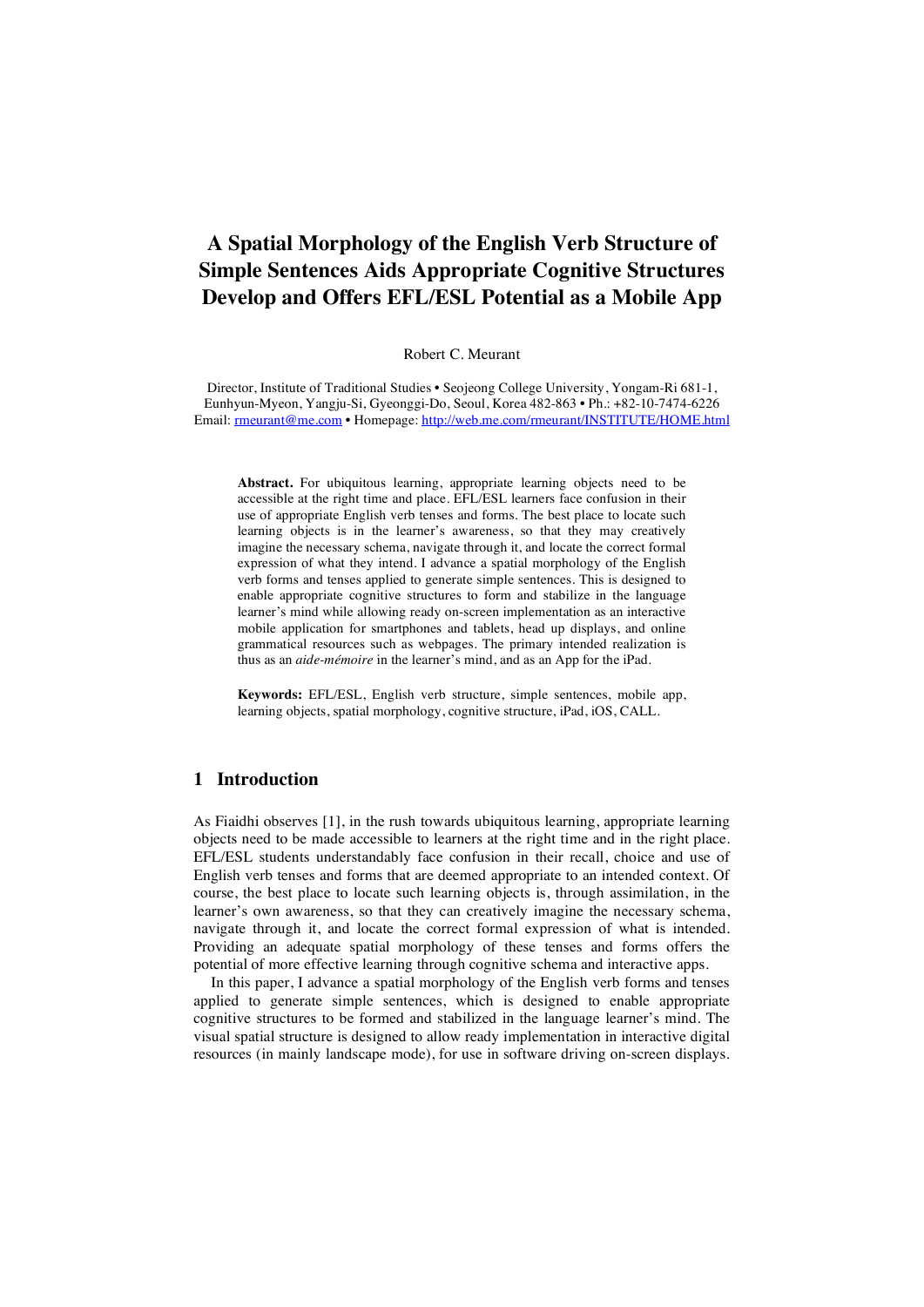These include mobile apps for devices such as smart phones (which students are likely to have with them), and more particularly in tablets such as the iPad (which will increasingly be used by students); head up displays (e.g. by computer gamers, Sloodle users, pilots, vehicular drivers etc.); and for electronic dictionaries and online resources such as online dictionaries and other grammatical resource webpages. The primary intended realization of this is two-fold: firstly as an *aide-mémoire* in the learner's mind; and secondly as an App for the iPad. I envisage that having students use the App would significantly assist their learning of correct cognitive structures.

### **2 Structure and Use of the English Verb App**

#### **2.1 The Spatial Morphology of the English Verb App**

The spatial morphology (used not in a linguistic sense, but in the traditional sense of formal organization) draws its inspiration from certain configurations common in Sacred Geometry, Art and Architecture that have traditionally served to enable ready learning and contemplation of highly complex cosmologies and the realities that they are deemed to mediate. The primary geometrical form is of the aedicule, represented as a flat vertical rectangular surface in the normal field of vision, rather than as a horizontal plan. At the center is situated the Infinitive form of the verb, the basic and most essential form that the verb takes. The surface is developed as a four-fold inner zone, which for a given verb displays its four aspects, sentences that accord with those aspects, their construction, and use. A peripheral border displays other grammatical categories. For the Finite verbs and forms, the bottom left inner quadrant is the starting point for the four fundamental grammatical Aspects, and represents the Simple verb. Extending the Simple form to the right gives the Progressive/Continuous form of the verb at bottom right; while (as it where an octave of) the Simple, directly above, gives the Perfect form at top left. Finally, extending that Perfect form to the right, while simultaneously providing (a hovering octave of) the Progressive directly above, gives the Perfect Progressive/Continuous at top right.

The border around the four edges accommodates the other major grammatical categories, and comprises interactive buttons, tabs, and where needed drop-down menus. The important TENSE-ASPECT-MODE dimensions are thus provided vertically, as in Fig. 1. The base form of the verb (the bare Infinitive) is entered or selected from a drop-down menu from the right-hand major top field. Side options of the top and bottom borders provide for grammatical categories of QUALITY (i.e. Finiteness), NUMBER, VOICE and POLARITY. The top right Number field works in conjunction with the PERSON and GENDER categories that are provided in the right side border. MODE, in the bottom border, is differentiated into major fields of MOOD and MODALITY. Contextual fields further expand these options in the left side border. For the purposes of this paper, verbs are presumed to be either Intransitive or Optionally Transitive, and sentence objects are not required nor displayed. (The left border could instead display TRANSITIVITY fields accommodating Obligatory/Optional Transitive/Intransitive, and interact with verb PROCESS Dynamic/Stative, and verb VALENCY 1/2/3 could be included; see [2]).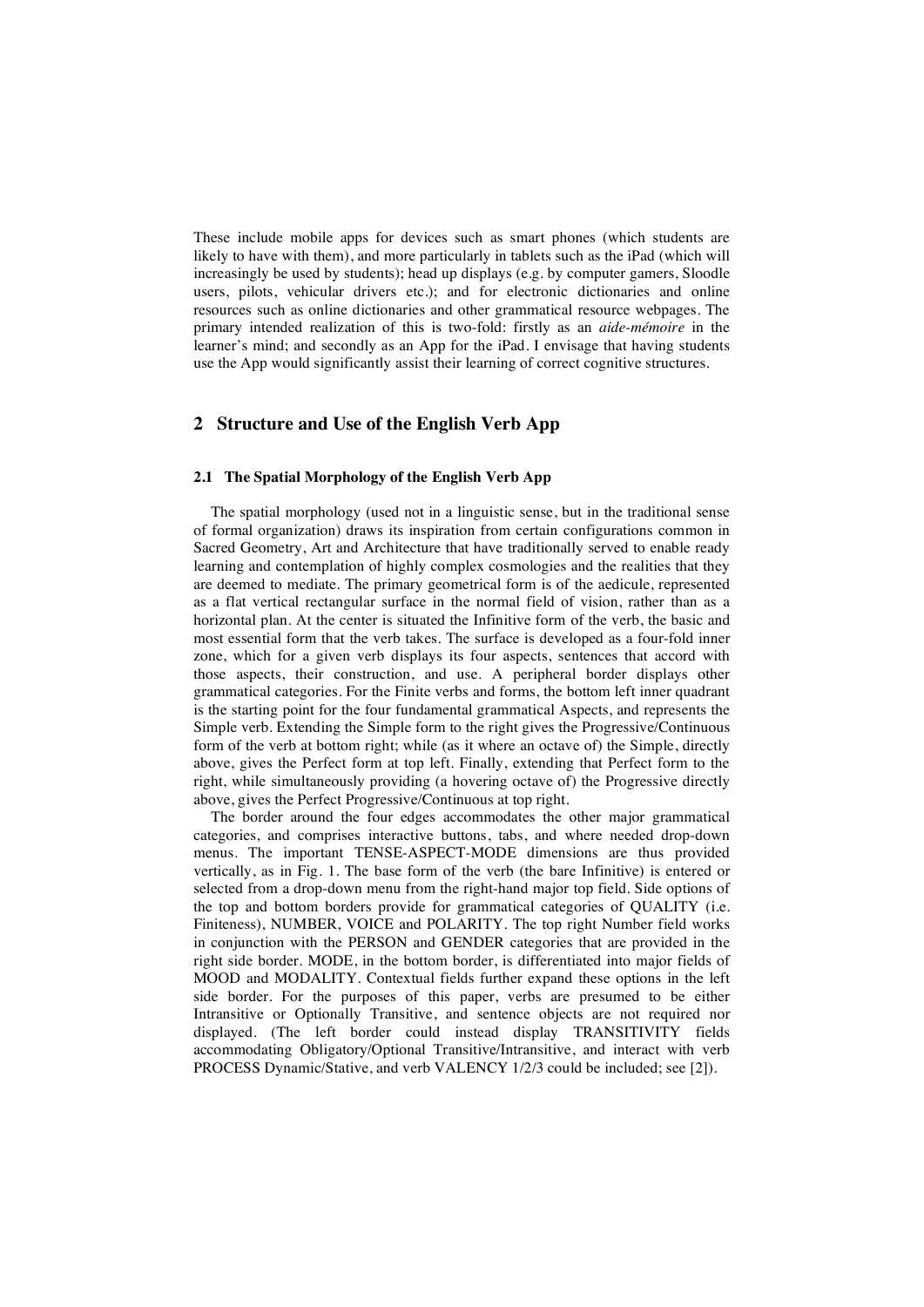#### **2.2 Use of the English Verb App**

The ESL/EFL learner firstly enters a base verb (the bare Infinitive form of the verb) at the top right, either by selecting from a drop-down menu, or by typing (with intelligent word recognition and completion); this could display in the center as in Fig. 2B. Default settings for the grammatical categories would accord with the most common states for English of the target learner level, but could be reset in a Settings menu, which also accommodates choice of UK, US or other dialect. The user then selects options from the border fields in accord with the desired use. The minor side fields on the top and bottom borders represent binary choices, and are exclusive "or" choices except for NUMBER, which can be deselected, have either option selected, or both. The top border QUALITY (Finiteness) provides exclusive choice of Finite or Non-finite Verb form; at bottom, VOICE allows for exclusive Active or Passive choice, while POLARITY allows for exclusive Affirmative or Negative choice.

Major top, bottom and right border fields allow for more than two options. TENSE is contextual, and when Finite Quality is selected, provides for an exclusive Past, Present or Future choice, provided the MODALITY choice is non-modal. When the QUALITY is Non-finite, the options will depend upon other settings e.g. whether the VOICE is Active or Passive. Along the bottom border, MOOD at left provides for exclusive Declarative (Indicative) "declare", Interrogative "question", Imperative "direct" or Subjunctive "subjunct" choices. The contextual menu along the left side border may be activated by these choices, e.g. when the Interrogative Question is selected, the left border could show Wh- question words who/what/where etc. as prompts and/or could toggle with Polar question words such as do/did/is/are/will etc. The bottom border at right provides for the exclusive selection of MODALITY: Nonmodal, Modal, Semi-modal, or Other modal. When Modal is selected, the contextual menu of the left side border displays the Modals: may/might/can/could etc.

The right side border differs in that the choices need not be exclusive but as for NUMBER may be (partially or totally) inclusive and are intended to function in conjunction with the Number selection (at right of the top border). So PERSON can be selected as none, any, some or all of First/Second/Third; while GENDER can be selected as none, any, some or all of Male/Female/Neutral - in English it is only relevant if Third Person Singular has been selected. These provisions of exclusivity allows the display of just one PERSON, or of a limited, or of a full conjugation.

The App then displays in the inner quadrant the four Aspects of the specific verb base and chosen grammatical categories, showing the four simple sentences, sentence constructions, tenses, and typical uses (from Swan [3]). The same Verb form thus assumes the same relative position in each inner rectangle, so that for any given TENSE, the relation between Simple, Continuous, Perfect, and Perfect Continuous aspects is readily apprehended. Ideally, the learner internalizes the language structure.

#### **2.3 Using Finger Gestures in the English Verb App**

When the FINITE quality is chosen, single tapping any one ASPECT (of an inner quadrant) zooms that quadrant to fill the entire inner space, and would allow more detailed information to be displayed. A full conjugation could be displayed, as in Fig.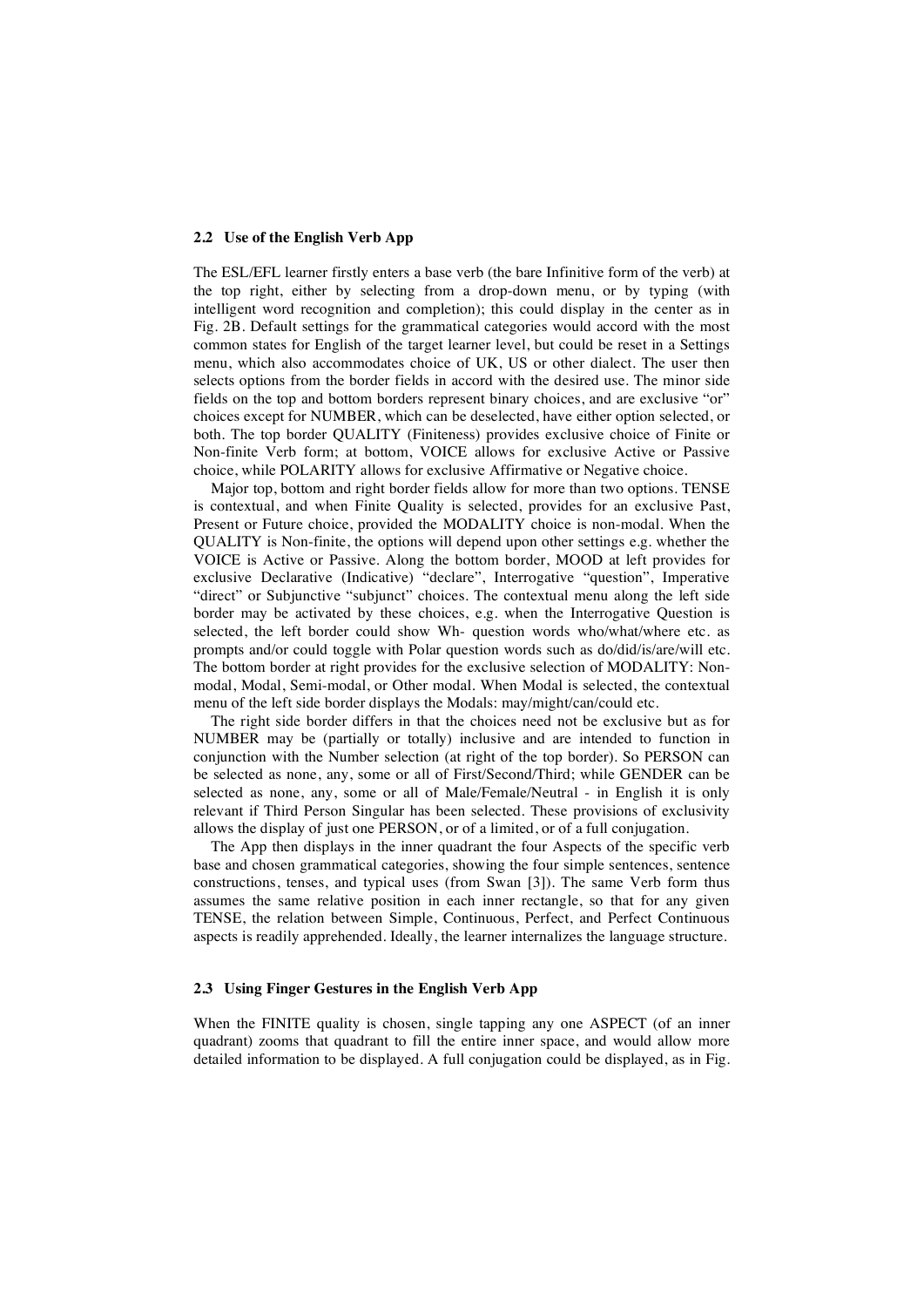2c. Single tapping a zoomed interior collapses it to return to the four-quadrant view. All finger gestures would be in accord with Apple's iOS Human Interface Guidelines.

Horizontally swiping the interior permits cycling through the TENSEs, so a right swipe regresses the Tense being displayed, while a left swipe advances the Tense e.g. from Past to Present, or Present to Future. The Settings could allow the horizontal swipe to also include the Infinitive, cycling through Past-Present-Future-Infinitive.

When just one NUMBER and PERSON has been selected, vertical swiping of the interior zone allows cycling through the six Number/Person combinations 1PS-2PS-3PS-1PP-1PP-3PP (First Person Singular - Second Person Singular - Third Person Singular - First Person Plural - Second Person Plural - Third Person Plural). Swiping the interior quadrants upwards will then advance the Number/Person displayed e.g. 2PS > 3PS; swiping it downwards will regress the display e.g. 2PP > 1PP.

# **3 Merits and Limitations of the English Verb App**

This App encourages playful exploration of the effects of varying the values of different grammatical categories and thus allows a deepening appreciation of the structure of the English language, albeit at a relatively simple level.

Further, correspondences between verb forms for a particular tense can be comprehended in relation to the other tenses, for example in considering the relationships revealed by a horizontal left swipe sequence of Past Progressive below to Past Perfect Progressive above, Present Progressive below to Present Perfect Progressive above, and Future Progressive below to Future Perfect Progressive above. It is then apparent that the same Verb form assumes the same relative position in each configuration, so that for example the Perfect Past is in top left quadrant of the Past tense, the Perfect Present is in top left quadrant of the Present tense; and the Perfect Future is in top left quadrant of the Future tense. This structure should assist learning.

The limitations that are met are primarily those of the structural complexity of language in general and of the English language in particular (expert Grammarians are not infrequently at odds over issues of linguistic structure); and these must be set against the honest and understandable limitations of the second language learner. Thus a satisfactory compromise needs to be made between a simplicity that can be comprehended, and a complexity that does justice to the target language. To that end, the structural morphology presented does not address sentence objects (though these could be readily incorporated), and is restricted to simple sentences (it does not deal with compound and complex sentences). The treatments of passive and of non-finite forms have been greatly simplified; and imperative and subjunctive moods as well as semi-modal and other modalities, though provided for, have not been structured.

The App is designed to fit in broad agreement with the Apple iOS Human Interface Guidelines [4]: the display resolution accords with the  $960x640$  pxl iPhone screen, and fits comfortably on the 1024x768 pxl iPad screen. Border widths of 50 pxl at top/bottom and 48 pxl left/right mean both dimensions of the 864x540 pxl interior are rich in factors, which allows convenient subdivision into equal columns and rows  $(864 = 2<sup>5</sup>3<sup>3</sup>, 540 = 2<sup>2</sup>3<sup>3</sup>5)$ , while minimum button sizes are adequate. (Color-coding of buttons and tabs is not shown in this black & white paper; images are much reduced).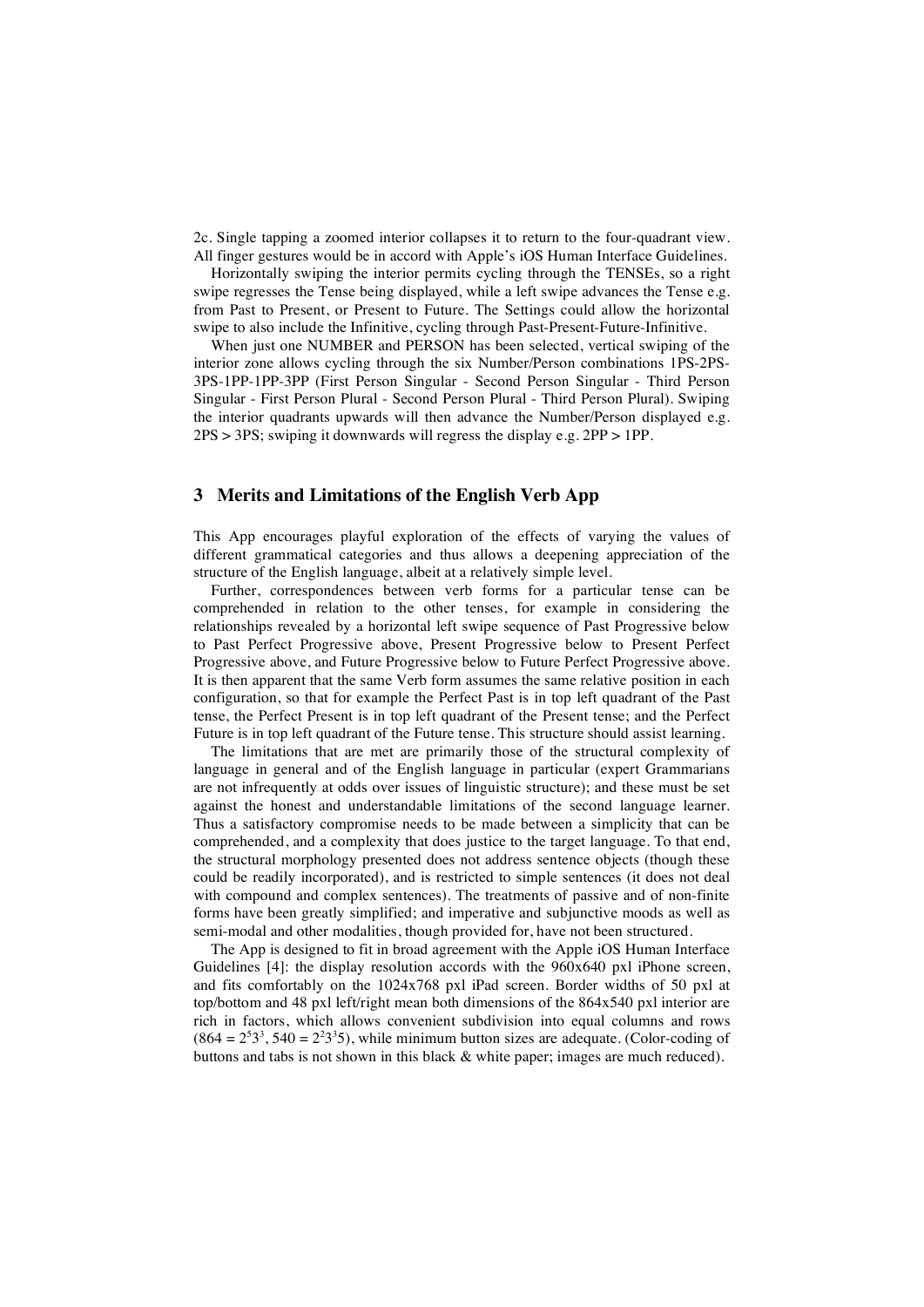

Fig. 1. The basic structure showing a. the main grammatical categories; b. differentiation of the main grammatical categories into options; and c. various options as actually presented (with categories appended in grey text).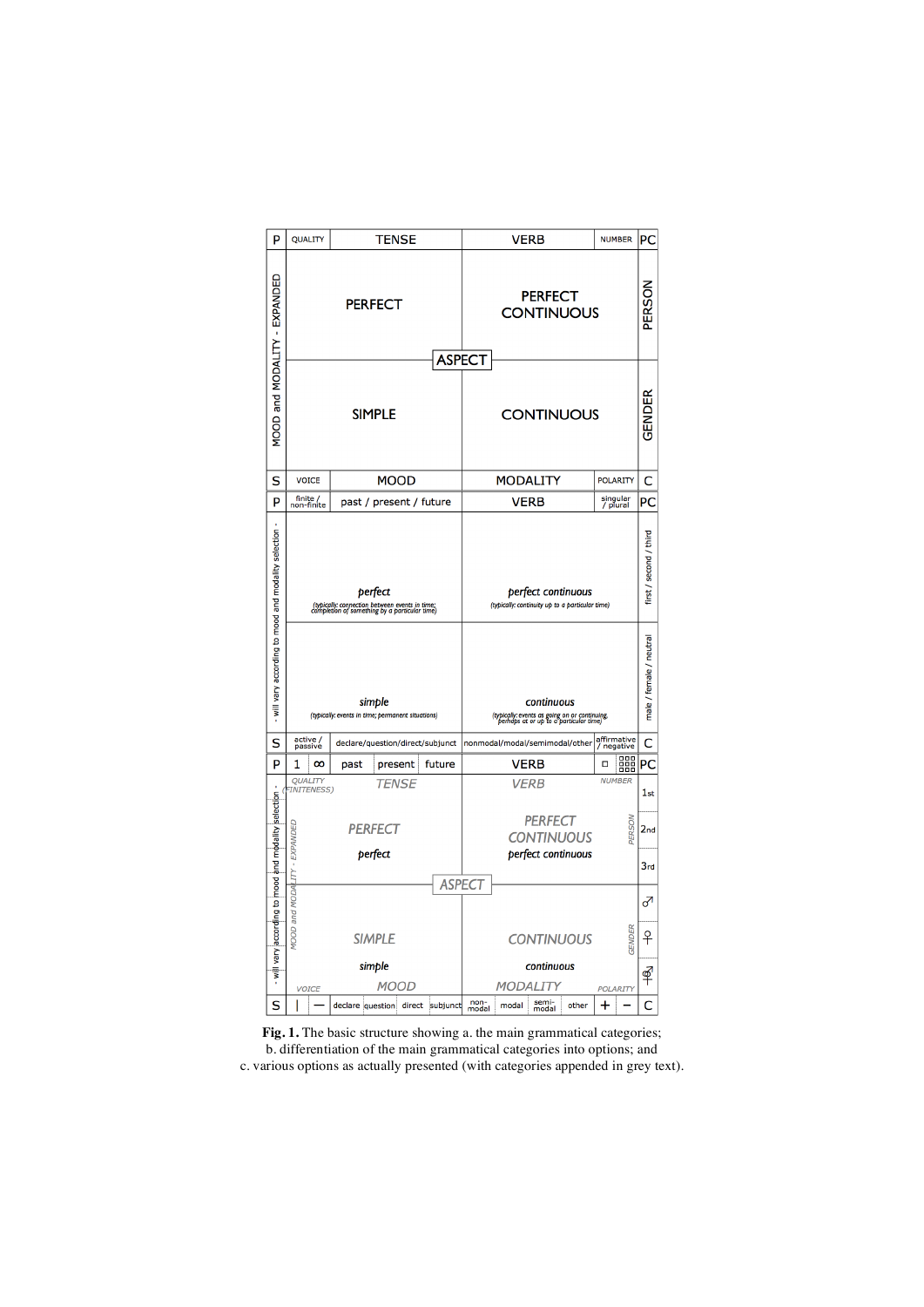

**Fig. 2.** Finite/Present/Active/Declarative/Non-modal/Affirmative showing: a. archetypal sentence construction; b. with Singular/First Person/ sentence construction (Infinitive at center could be tap-toggled on and off); c. full conjugation for all Numbers, Persons and Genders.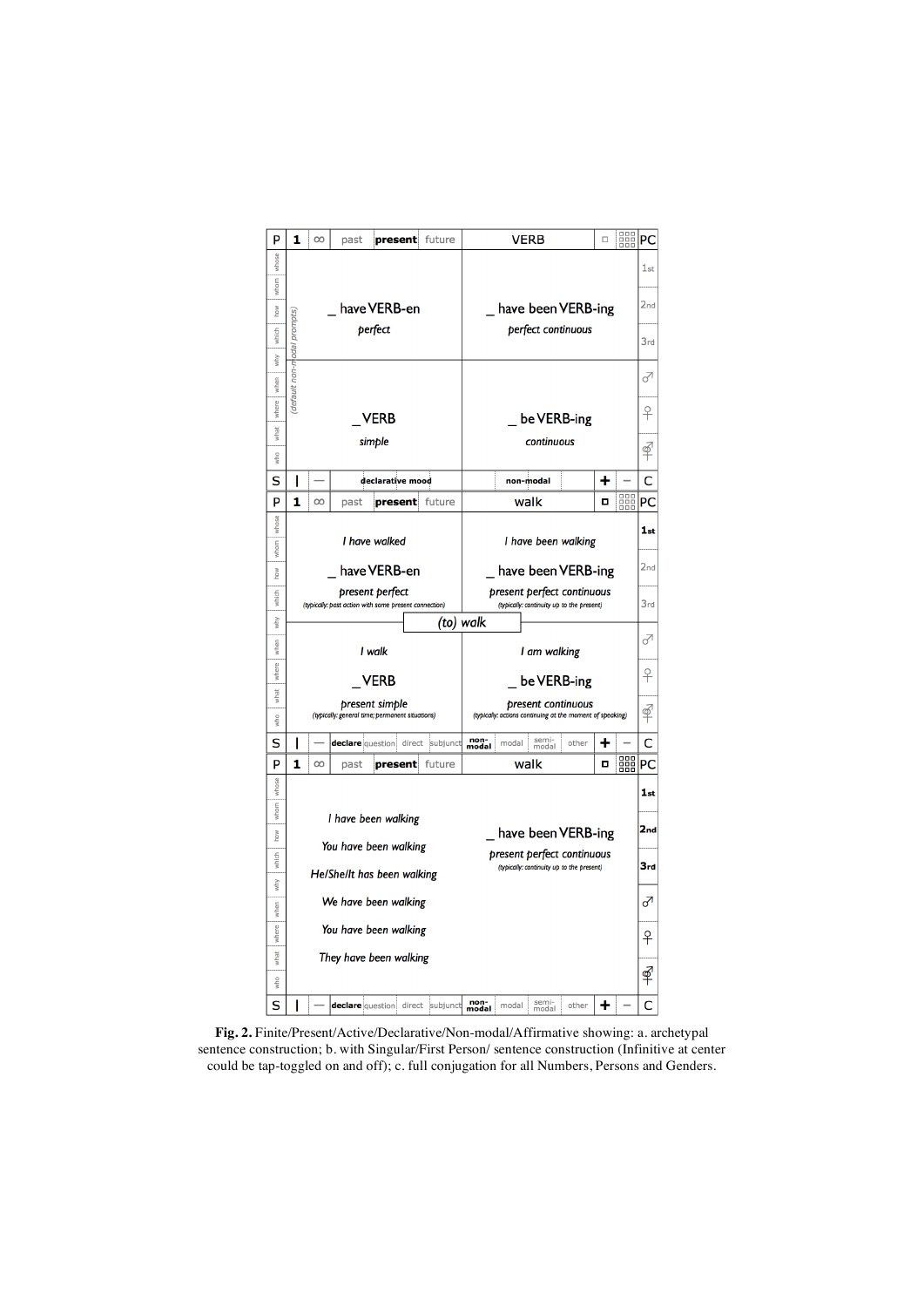

**Fig. 3.** a. Finite/Past/Singular/Second Person/Active/Declarative/Non-modal/Affirmative; b. Finite/Present/Plural/3P/Active/Declarative/Non-modal/Negative with different verb; and c. Finite/Future/Singular/3P/Active/Interrogative/Non-modal/Positive constructions.